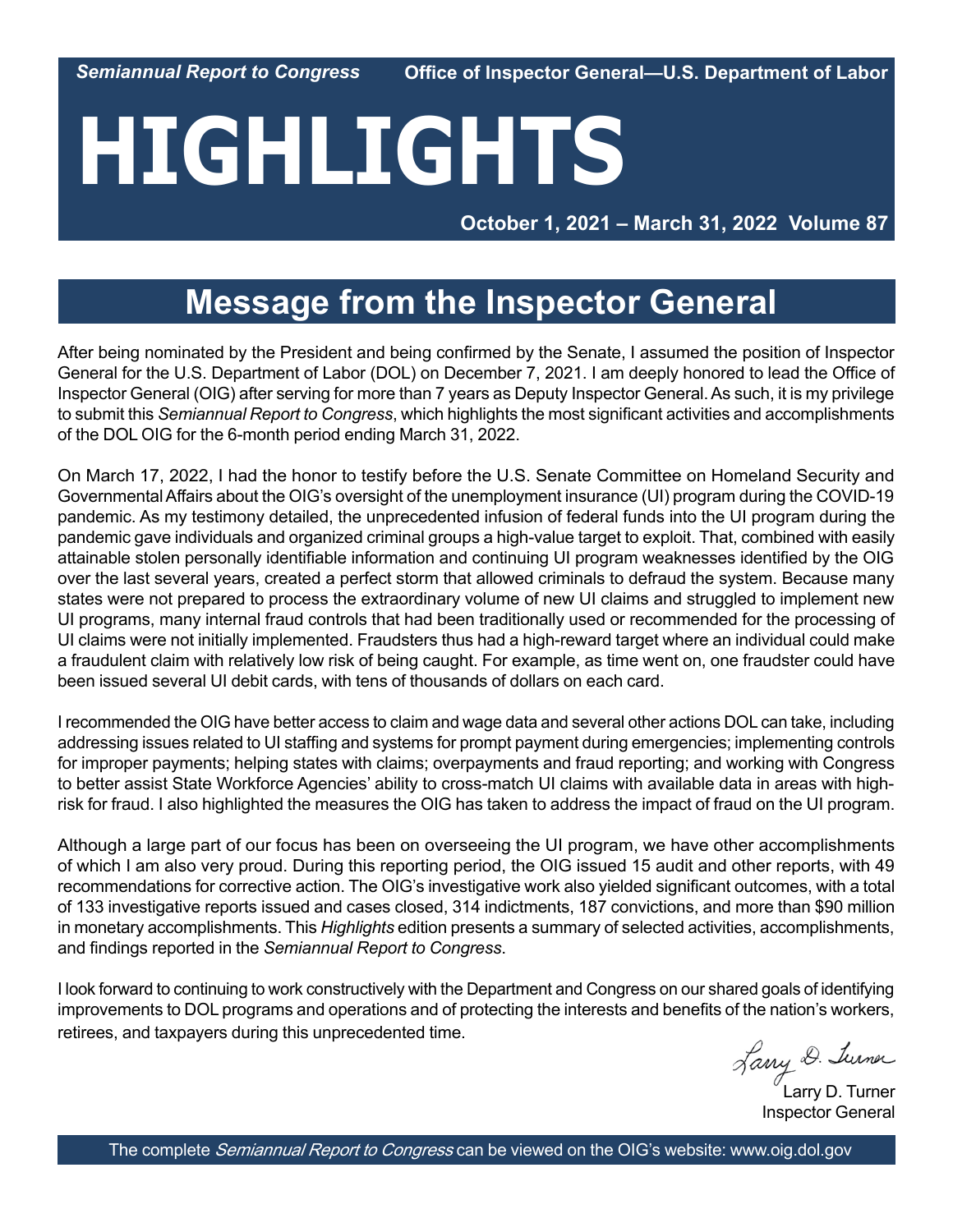## **Worker and Retiree Benefit Programs**

#### **During this reporting period, we completed several investigations involving worker and retiree programs. Our work in this area include the following:**

#### **Unemployment Insurance Programs**

- A Massachusetts man was sentenced to 87 months in prison and ordered to pay more than \$340,000 in restitution for his role in a UI scam.
- A Michigan state contractor was sentenced to 58 months in prison and ordered to pay almost \$3.8 million in restitution for her role in a UI fraud scheme.
- A Michigan man pled guilty to identity theft and wire fraud, defrauding numerous states out of more than \$1.6 million in UI benefits.
- A Virginia woman was sentenced to 10 years in prison for her role in defrauding the government of more than \$1.5 million in UI benefits.
- Two Michigan residents pled guilty to filing more than 66 fraudulent UI claims that defrauded multiple states of more than \$1.3 million in UI benefits.
- Three members of the Robles Park criminal enterprise pled guilty to racketeering and pandemic unemployment assistance fraud.
- A former NFL wide receiver was sentenced to 25 months in prison for his scheme to defraud the California Employment Development Department.
- A Virginia inmate was sentenced to 115 months in prison for his involvement in a pandemic unemployment benefits scheme.
- A Maryland man was sentenced to 39 months in prison for leading a computer fraud and identity theft ring that targeted state workforce computers.

## **Office of Workers' Compensation Programs**

- A Houston clinic owner was sentenced to 24 months in prison and ordered to pay more than \$2.2 million in restitution for her role in an illegal kickback and money laundering scheme.
- A Texas man pled guilty to soliciting and receiving kickbacks for his role in a scheme to defraud OWCP.

## **Employee Benefit Plans**

• A Louisiana couple was sentenced to several months in prison each for their roles in a \$48 million medical reimbursement account program fraud scheme.

## **Worker Safety, Health, and Workplace Rights**

## **Occupational Safety and Health Administration**

The mission of the Occupational Safety and Health Administration (OSHA) is to ensure that employers provide every worker in America safe and healthy working conditions. Our work in this area include the following:

- An audit reported OSHA could leverage inspection collaboration opportunities with external federal agencies to protect mission critical workers during the pandemic.
- Owners of a Nebraska railcar cleaning service were sentenced to several months in prison each for violating environmental and worker safety laws related to workers' deaths.
- The owner of an Idaho tanker company was sentenced to 1 month in prison for lying to OSHA and for making an illegal repair to a cargo tanker in violation of the Hazardous Materials Transportation Act.
- A Philadelphia business owner was convicted at trial of bribing an OSHA inspector.
- A New Jersey man admitted to conspiring with his brother, an OSHA compliance officer, to extort contractors.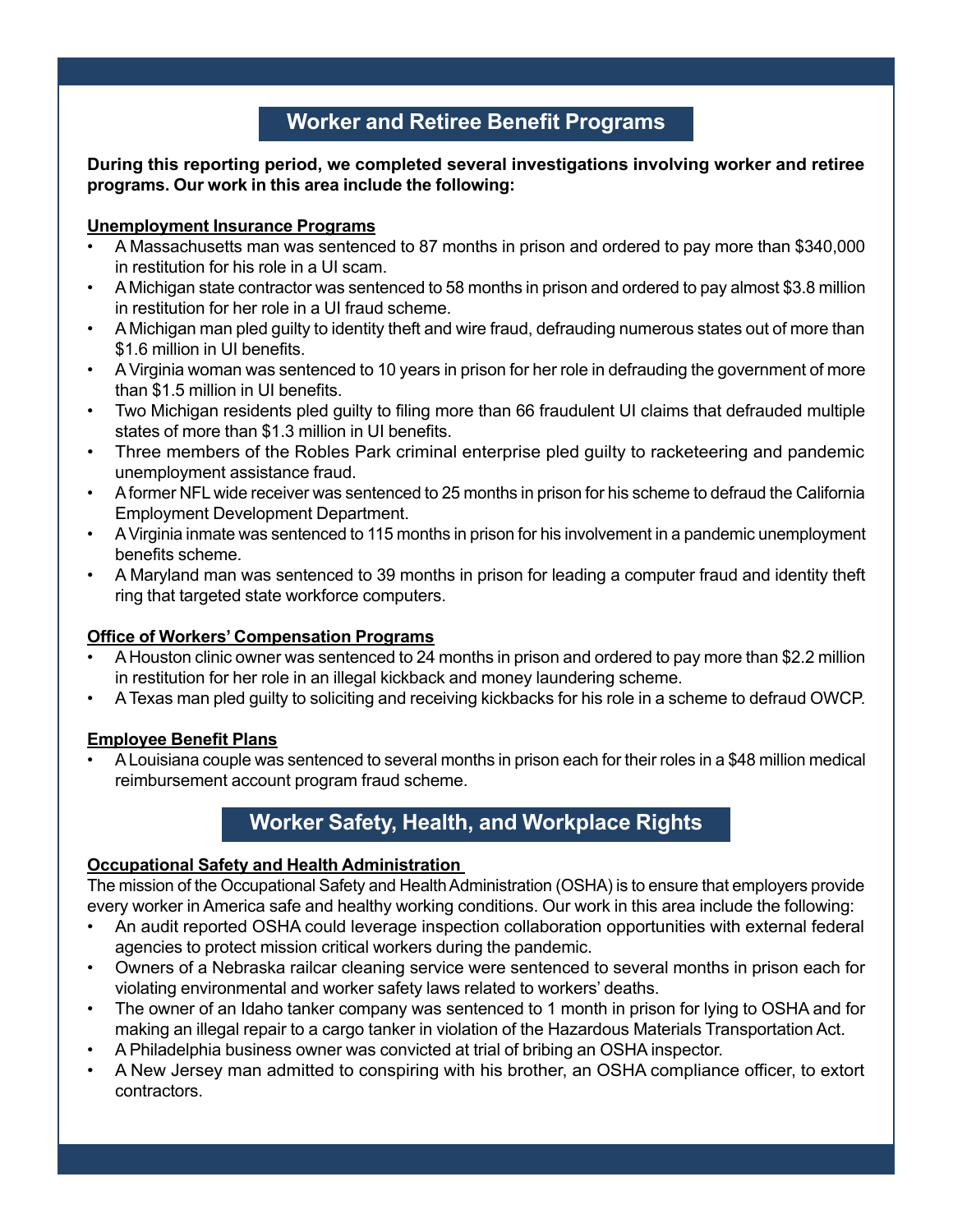## **Bureau of International Labor Affairs**

The Bureau of International Labor Affairs (ILAB) safeguards dignity at work—both at home and abroad—by strengthening global labor standards, enforcing labor commitments among trading partners, promoting racial and gender equity, and combating international child labor, forced labor, and human trafficking. Our work in this area include the following:

• An audit found ILAB ensured IMPAQ International, LLC, was in compliance with the cooperative agreement requirements; ensured costs claimed under the award were allowable, supported, and in accordance with applicable laws, regulations, guidelines, and terms and conditions of the cooperative agreement; and properly performed oversight in compliance with the Memorandum of Agreement.

## **Employment and Training Programs**

**The Employment and Training Administration (ETA) provides employment assistance, labor market information, and job training through the administration of programs authorized by the Workforce Innovation and Opportunity Act for adults, youth, dislocated workers, and other targeted populations. ETA also administers several foreign labor certification programs that allow U.S. employers to employ foreign workers to address American worker shortages. Our work in this area include the following:**

#### **Employment and Training Administration**

- An audit reported ETA delayed providing \$366 million in COVID-19 disaster relief worker grants and grant recipients may not effectively use the funds and deliver services by the end of the grant periods.
- An advisory report highlighted three areas of key concern regarding ETA's management of workforce development grants: awarding grants, reviewing grantees' use of funds, and measuring grantee performance.
- A career coach was sentenced to 2 years in prison for stealing more than \$68,000 from a workforce development program.
- A Middlefield man pled guilty to defrauding state jobs programs.
- A Vermont woman pled guilty to nonprofit embezzlement.

## **Job Corps**

• An audit found gaps in the oversight of Job Corps' oversight of COVID-19 safety precautions for resuming on-campus operations and many challenges in providing effective remote instruction.

#### **Foreign Labor Certification Programs**

• A Northern California man was sentenced to 15 months in prison and ordered to forfeit more than \$533,000 for his role in orchestrating a work visa fraud scheme.

## **Labor Racketeering**

#### **The OIG conducts investigations into labor racketeering activities involving labor unions, employee benefit plans, and labor-management relations. Examples include the following:**

- An Illinois politician pled guilty to fraud related to union employment.
- A former international labor union official was sentenced to 24 months in prison for health care fraud and union embezzlement.
- A labor union business manager and city councilmember were found guilty of public corruption.